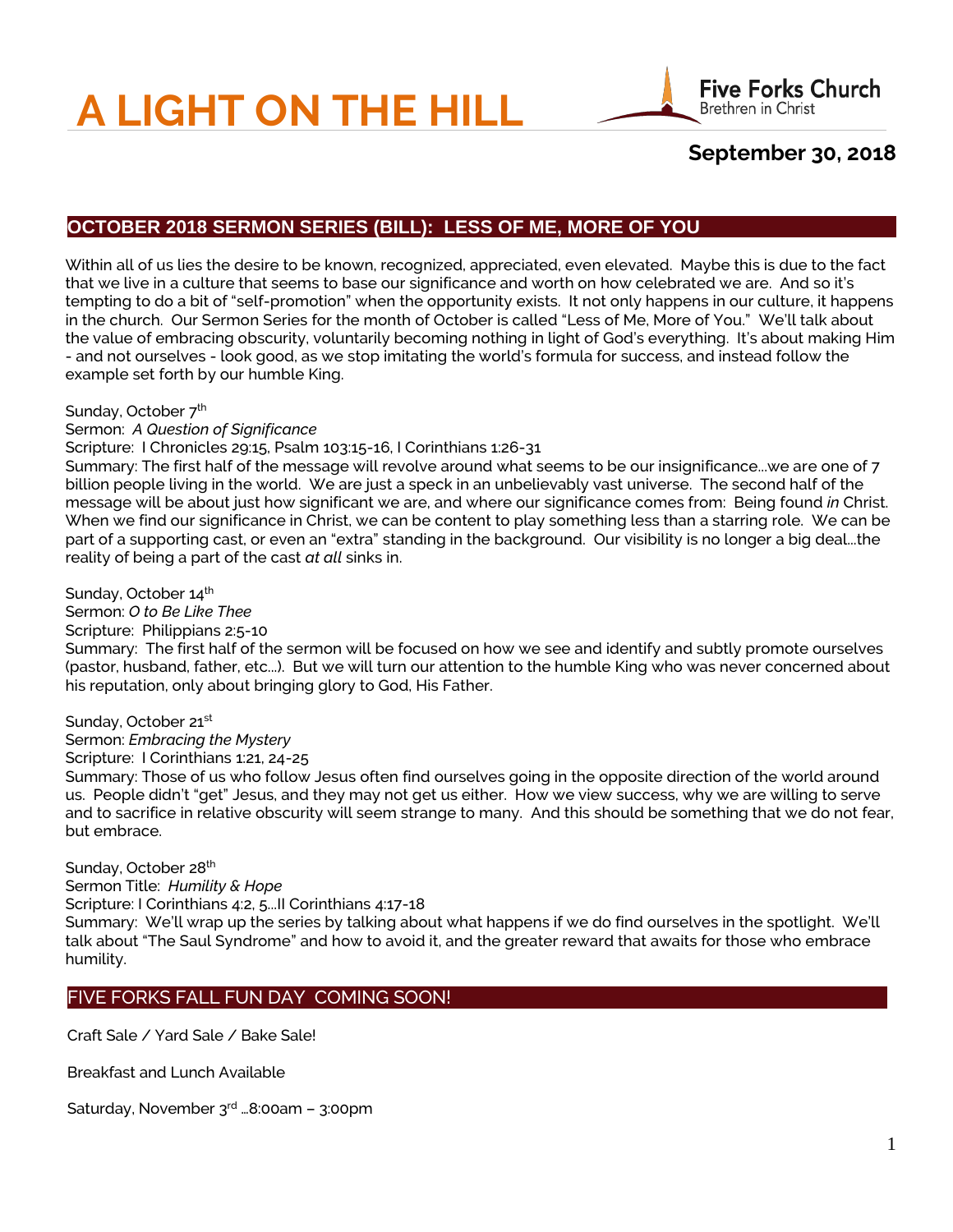If you would like to rent a table(s), please fill out the flyer that was placed in your mailbox. Cost: \$10 for the first table/\$5 for each additional table. Note: Set-up is indoors and tables will be provided for both yard sellers and crafters.

Space is limited so reserve your space now!

Crafters – return registration with payment to Joan Jones. Yard Sale – return registration with payment to Linda Gift.

# *THE TIDE* **HOLIDAY NUT/COFFEE FUNDRAISER**

ALL proceeds go to The Tide Broadcasting Association's Ministry. The Tide's mission is to reach people all over the world with the Gospel of Jesus Christ through Radio ministries and helping to plant churches in other countries with the local pastors. Radio is one way a whole village can hear the Gospel in their own language. For more information on The Tide, please visit [www.thetide.org.](http://www.thetide.org/)

If you would like to place an order, please fill out an order form (found at the information desk or blue counter in the mailroom) and return with payment (checks made payable to The Tide) to Joyce Benedict's mailbox by Sunday, October 14 $^{\rm th}$ . The approximate date for delivery is the week of November 15 $^{\rm th}$ .

Thank you for your support to this ministry.

## **"WHEN THE STORMS RAGE" EVENT**

Saturday, October  $6<sup>th</sup>$  11:00am – 2:00pm in the MP Room

Do you battle depression and feel like you are all alone? Does anxiety and worry have you living in constant fear? Come out and hear two fabulous speakers, Barb Lange and Diane Swan speak to us about their experiences and give us encouragement and hope that we are not alone. God is always with us! God is always there to help with the anxiety and worry.

There will be door prizes and a light lunch. This is a free event so please come out and see that YOU'RE NOT ALONE, and you can LIVE FEARLESSLY!

If you would like to attend, please RSVP to Jodi Martin at **the4martins4@hotmail.com** by October 1st.

We hope you can join us!

## HYMN SING

October 21st…4pm at New Guilford BIC, Mont Alto Rd. Chambersburg

We hope that you will join us for an afternoon of worship!

Questions, contact New Guilford Church at 717-352-2458.

## **RHODES GROVE CAMP FALL WORK DAY**

Saturday, October  $13<sup>th</sup>$  ... 8am – 3pm

Lunch provided

Signup to help by calling 717-375-4162 or online at [www.rhodesgrove.com.](http://www.rhodesgrove.com/)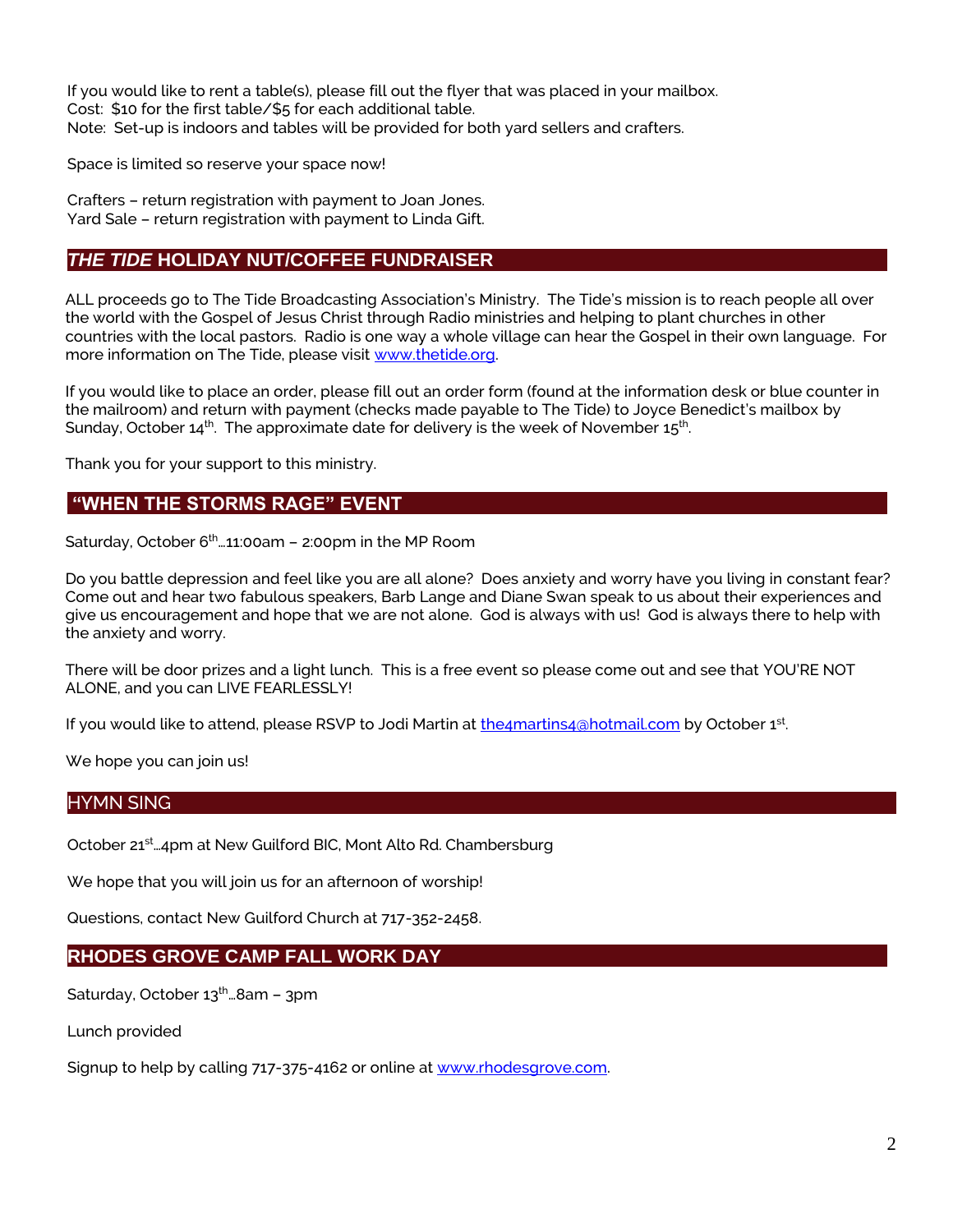# **THIS WEEK AT FIVE FORKS**

| Sunday, September 30 | Prayer Hour6:45am (C2)<br>Café7:00am – 11:00am                                                                                                                                                       |
|----------------------|------------------------------------------------------------------------------------------------------------------------------------------------------------------------------------------------------|
|                      | <u>Morning Messages:</u><br>Aud. (8:00, 9:30 & 11:00m) - Pastor Ray - Scripture: Revelation 21:4; John 11<br>Chapel (11:00am) - Pastor Shaun - Scripture: Genesis 12-50                              |
| Monday, October 1    | Men's Prayer Group5:45am (Chapel)                                                                                                                                                                    |
| Tuesday, October 2   | Men's Prayer Group6:30am (Chapel)<br>Ladies Exercise Class1:30 - 2:30pm (Chapel Basement)<br>Celebrate Recovery6pm (café); 7pm (large group meeting); 8pm (open share)<br>Church Board Meeting6:30pm |
| Wednesday, October 3 | Women's Bible Study9:00 - 11:00am (Chapel)<br>Youth6:45 - 8:15pm<br>Awana6:45 - 8:15<br>Bible Study, Pastor Brian7:00pm (Chapel)                                                                     |
| Thursday, October 4  | Ladies Prayer Hour6:30 - 7:30am (Chapel)<br>Ladies Exercise Class1:30 - 2:30pm (Chapel Basement)<br>Bible Study, Pastor Brian7pm (Chapel)                                                            |
| Friday, October 5    | Five Forks Fellowshipgam (Chapel)                                                                                                                                                                    |
| Saturday, October 6  | "When the Storms Rage" Ladies Event11am - 2pm (MP)                                                                                                                                                   |
| Sunday, October 7    | Prayer Hour6:45am (C2)<br>Café7:00am – 11:00am<br><b>Morning Messages:</b><br>Communion in all services<br>Aud. (8:00am) - Pastor Brian - Scripture: Acts 14:8-18                                    |
|                      | Aud. (9:30am & 11:00am) - Pastor Bill - Scripture: <u>I Chronicles 29:15, Psalm 103:15-16,</u><br>I Corinthians 1:26-31<br>Chapel (11:00am) - Pastor Brian - Scripture: Acts 14:8-18                 |

# **HEALING PRAYERS**

*(Those who have been hospitalized or underwent surgery/procedures this week.)*

Bob Eberly Paulette Keefer

## **DEEPEST SYMPATHY**

We express our deepest sympathy to Jon Barnett and family with the passing of his father, Harold Barnett on September 16, 2018.

## **FOOD PANTRY OCTOBER "ITEM OF THE MONTH"**

**Soup** 

*(Place donations in the orange container in the lower lobby.)*

## **OPERATION CHRISTMAS CHILD OCTOBER "ITEM OF THE MONTH"**

Monetary donations for shipping costs (If donating by check, please make check payable to Five Forks Church with Operation Christmas Child in the memo line.)

*(Place donations in the designated boxes in the lower and upper lobbies.)*

9:30 Auditorium = 243

| <b>ATTENDANCE</b>    |                              |
|----------------------|------------------------------|
| Sunday, September 23 | Sunday's Worship Total = 682 |
|                      | 8:00 Auditorium = 158        |